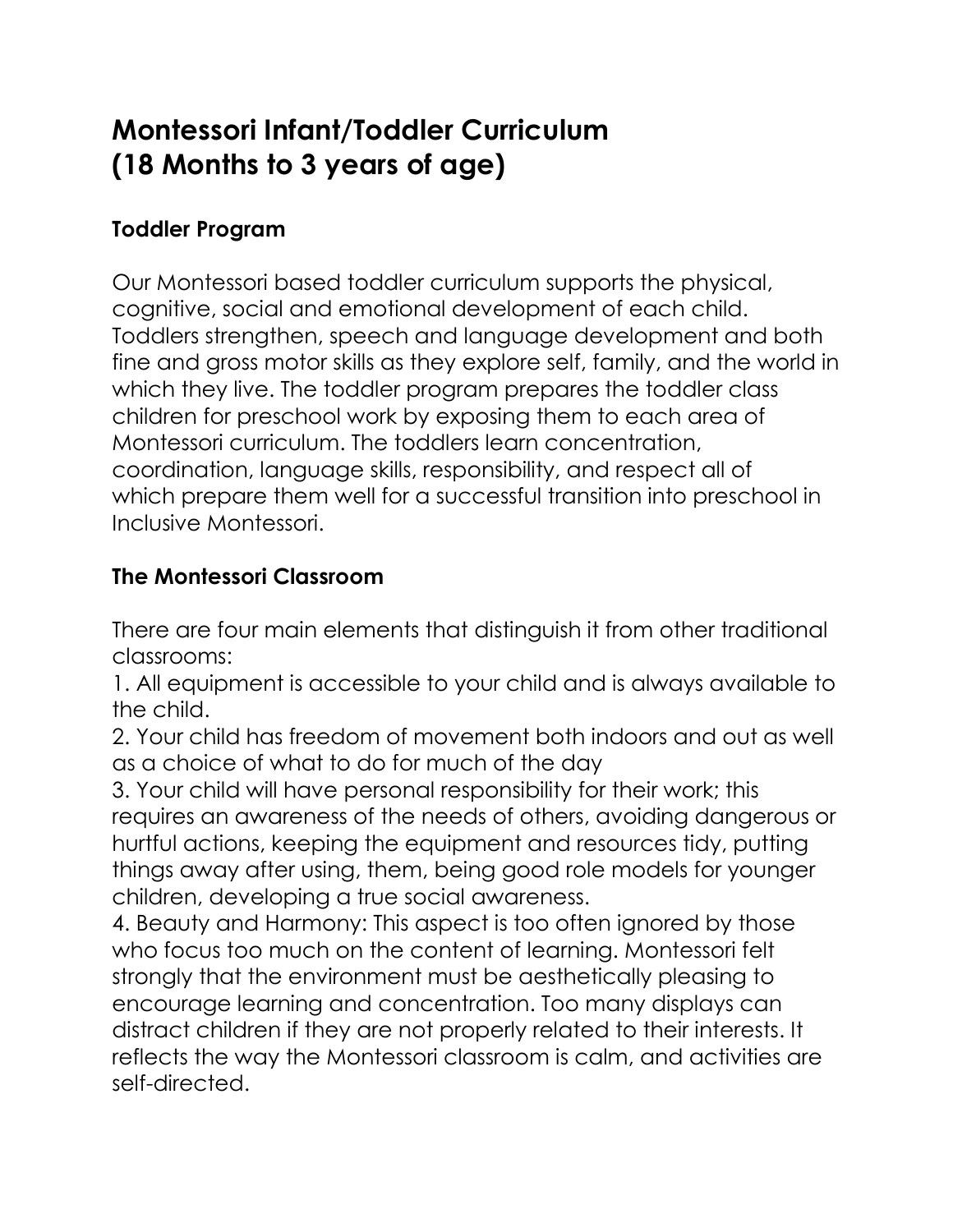### **Language Curriculum**

The most important language materials for a toddler are the materials and experiences in the child's environment. Reinforcing the importance of verbal communication, speaking clearly and supporting the child's expanding vocabulary is a daily process in the toddler environment? For a toddler written language is experienced through the adult's oral reading and story time.

These activities revolve around four areas:

### **Pre-reading**

- Matching cards
- Vocabulary cards
- Stories read aloud
- Size and shape discrimination exercises
- Picture-word cards

### **Matching**

- Tracing objects
- Tracing shapes

### **Word Recognition**

- Sandpaper letters
- Isolating initial sounds

### **Pre-writing**

• Sandbox tracing

# **Math Curriculum**

Maria Montessori believed that a child's mind is mathematical and based on the order and perceptual awareness found in the development of the senses. The acquisition of mathematical principals is seem as developing logically form concrete to abstract and simple to complex. The child who has experienced basic concepts involved with the practical life and sensorial materials to progresses naturally to the beginning math activities. We make this enjoyable by providing these very day activities: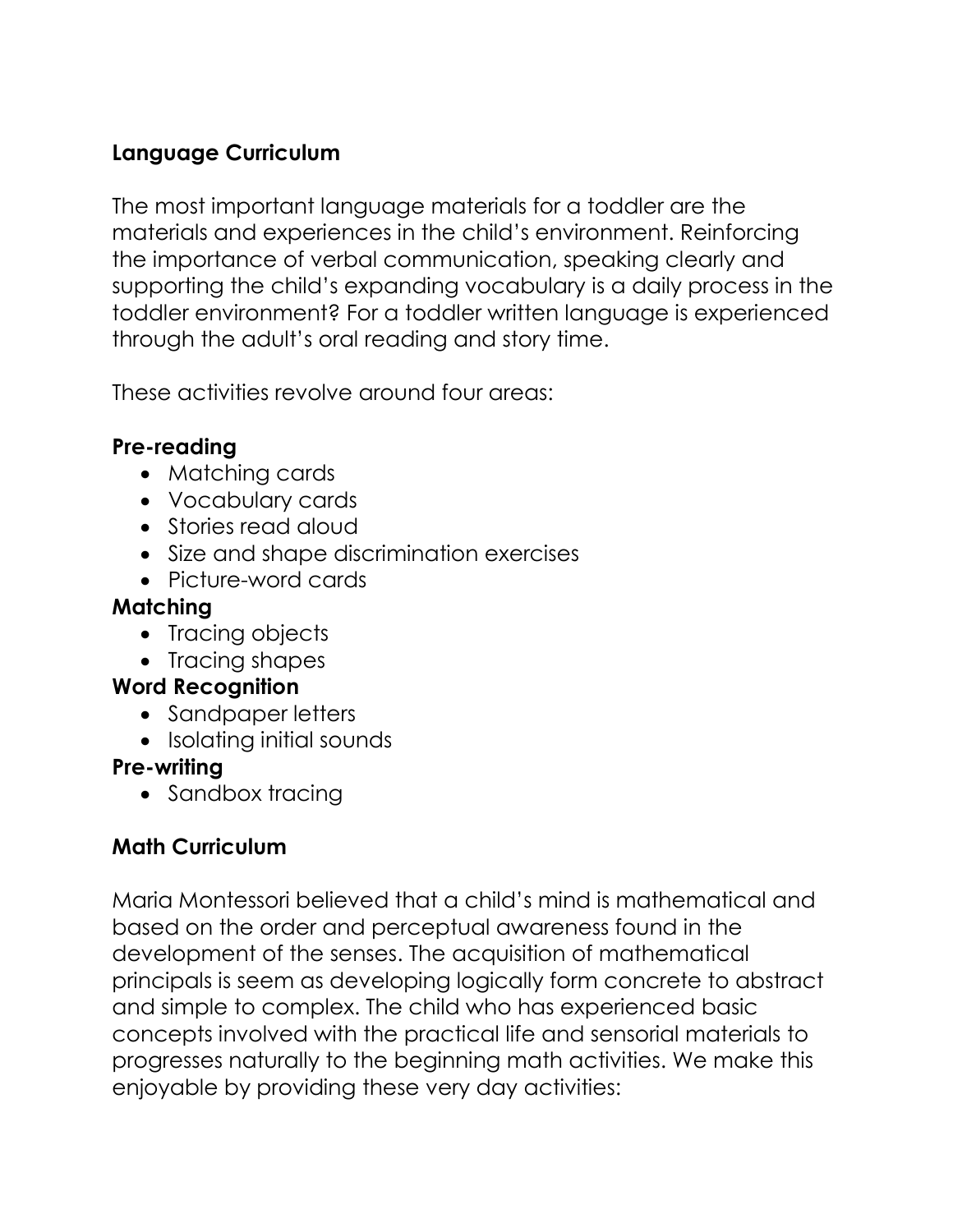# **Counting Activities (1-4 and 1-10)**

Develops the difference in dimension, width, length, and size can be found in these

materials:

- Counting songs
- Counting fingers, animals, children, objects in the environment, etc.
- Spindles boxes
- Sandpaper numerals
- Numeral sandbox tracing

#### **Concept of Time**

- Daily routine
- Periods of the day (morning, afternoon, evening)
- Seasons

#### **Science Curriculum**

Science for the toddler means activities where the child can directly observe and manipulate physical properties. The tactile element is the key ingredient for learning about their world. Appropriate science activities for toddlers allow for the maximum child interaction and minimal adult intervention. These activities make a significant contribution to the child's development because they foster autonomous functioning. When children can manipulate materials and equipment and discover on their own, they feel a great sense of mastery and positive satisfaction which helps build their self-concepts. It is extremely important to remember that it is the process not the product that is important and creates learning within the child.

#### **Life Science**

- Plant care
- Animal care
- Nature walks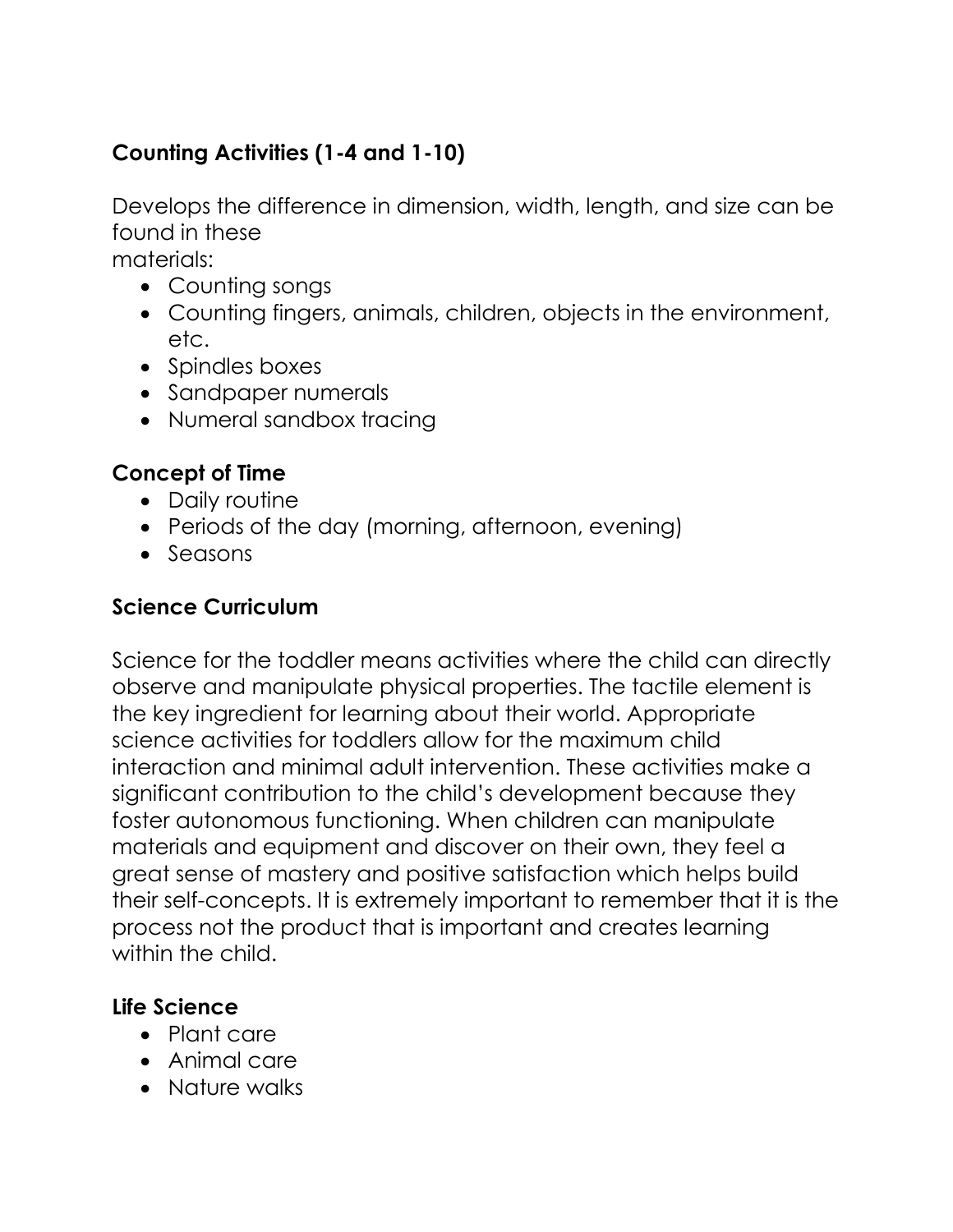- Living v. nonliving
- Life cycles

#### **Physical Science**

- Sink and float activities
- Gravity
- Magnetic v. nonmagnetic
- Color mixing
- Weight/balance

### **Earth Science**

- Water properties
- Weather/seasons
- Oceans
- Rocks

# **Scientific Reasoning and Technology**

- Observation
- Measures

# **World Language: Spanish Curriculum**

The Spanish program is designed to enable students to speak and write their basic thoughts and questions in a second language. The curriculum utilizes a combination of speaking, writing, and activities that are often based on music, art or Total Physical Response. Students learn to express themselves in a second language environment that promotes confidence and creativity.

### **Toddler Classes**

- Numbers
- Body parts
- Songs
- Animals

# **Cultural Studies Curriculum**

Montessori schools presents a school-wide, three-year rotation of content so special events such as cultural festivals, assemblies, field trips, and reading lists can be thematically planned for the whole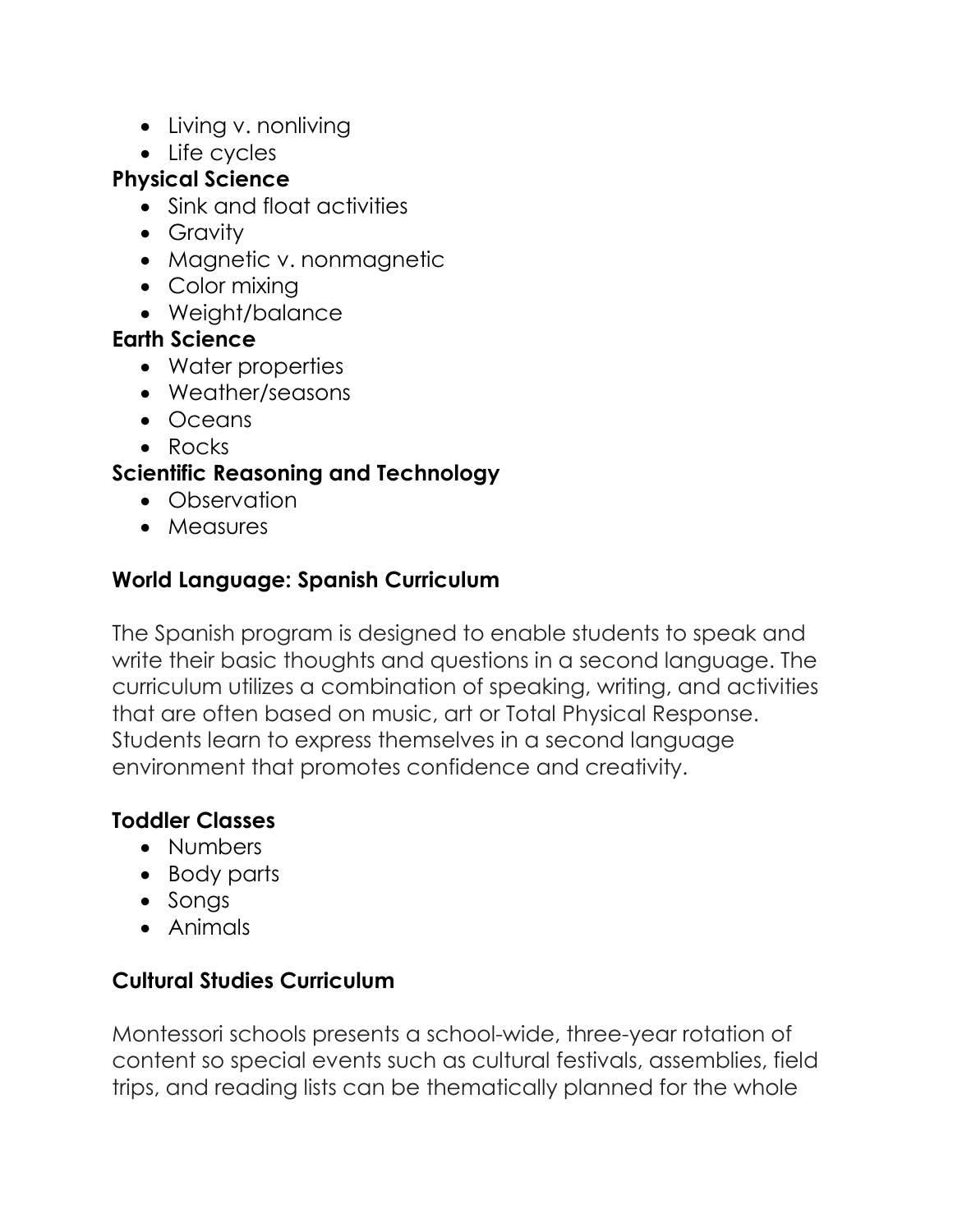school. Each year, a central question is posed, and each level has its own sub-questions that focus the capabilities. The toddlers, who are in that environment for one or, perhaps, two years, may touch all three subjects during a year.

# **Year One: Ancient Civilizations**

- The school-wide central question is "How and why were ancient civilizations created?"
- The toddler focus is "Where do we come from?" "Why do we tell

stories?" and "Is every story about me?"

# **Year Two: American Civilization**

- The school-wide central question is "How and why has American civilization created?"
- The toddler focus is "How have I changed?" "What is family?" "What

did my grandparents do when they were children?" and "What does

peace like?"

# **Year Three: World Civilization**

- The school-wide central question is "How and why do world civilizations connect?"
- The toddler focus is "Who am I?" "How am I the same or different from others?" "How many people are in the world?" and "What do they look like?"

# **Practical Life Curriculum**

The practical life materials and exercises are designed to contribute to the development of both small and large motor skills and assist the child in becoming self-efficient and independent.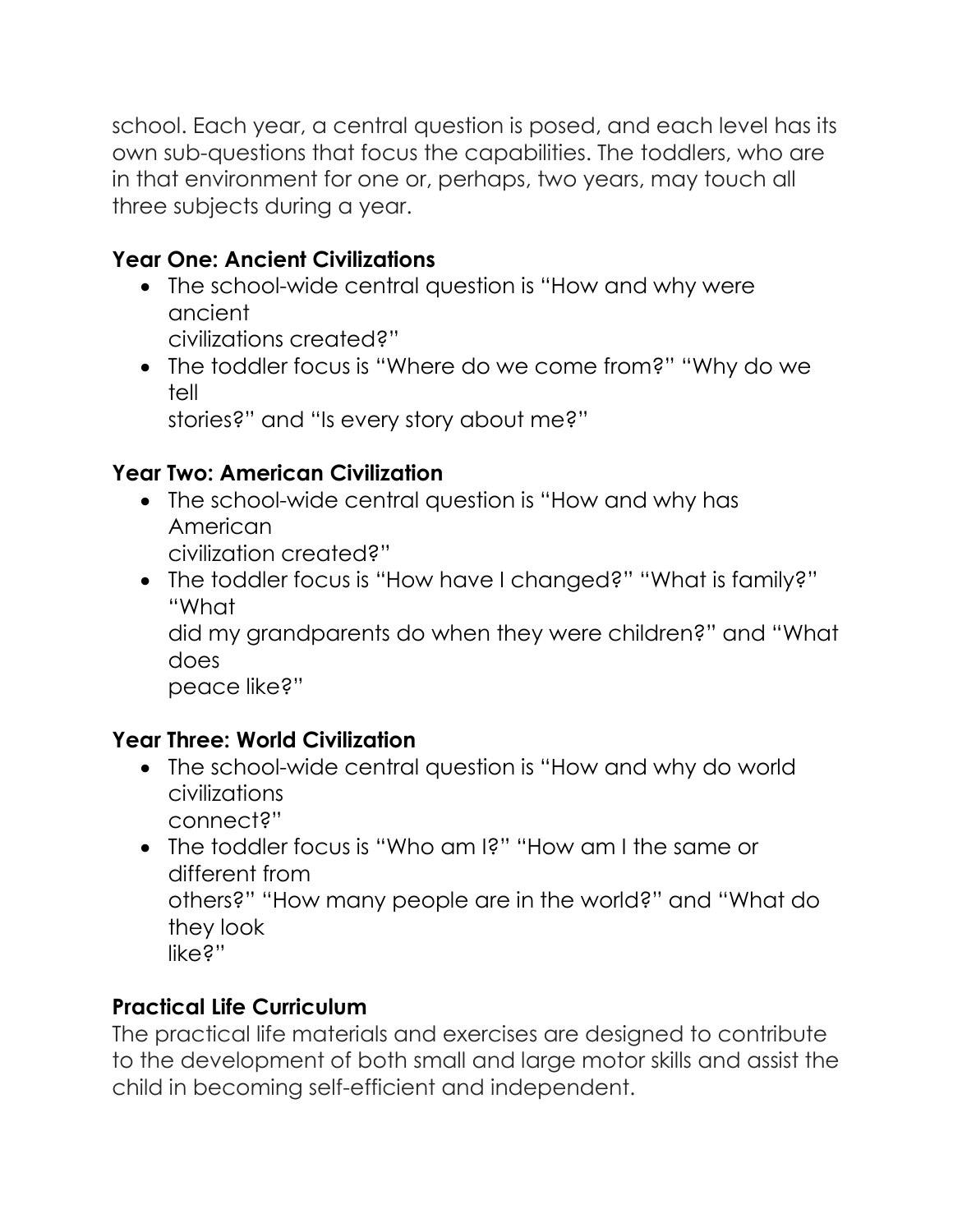#### **Physical skills**

- Control of movement
- Silence game
- Walking the line

#### **Respect and care of environment**

- Squeezing a sponge
- Sweeping the floor
- Pouring grains and water
- Clamping clothespins
- Rolling a rug
- Using tools such as hammers and screwdrivers
- Opening and closing jar lids
- Opening and closing latches
- Using a strainer, beater, whisk
- Scrubbing a shell, rock, doll
- Caring for animals
- Recycling

#### **Grace, courtesy, and etiquette**

- Greeting someone
- "Please" and "Thank you"
- Walking around the rug
- Shaking hands

#### **Independence**

- Care of person
- Dressing frame
- Large button frame
- Zipper frame
- Snapping frame
- Hanging up coat
- Combing hair
- Washing hands
- Health and safety
- Nutrition and food preparation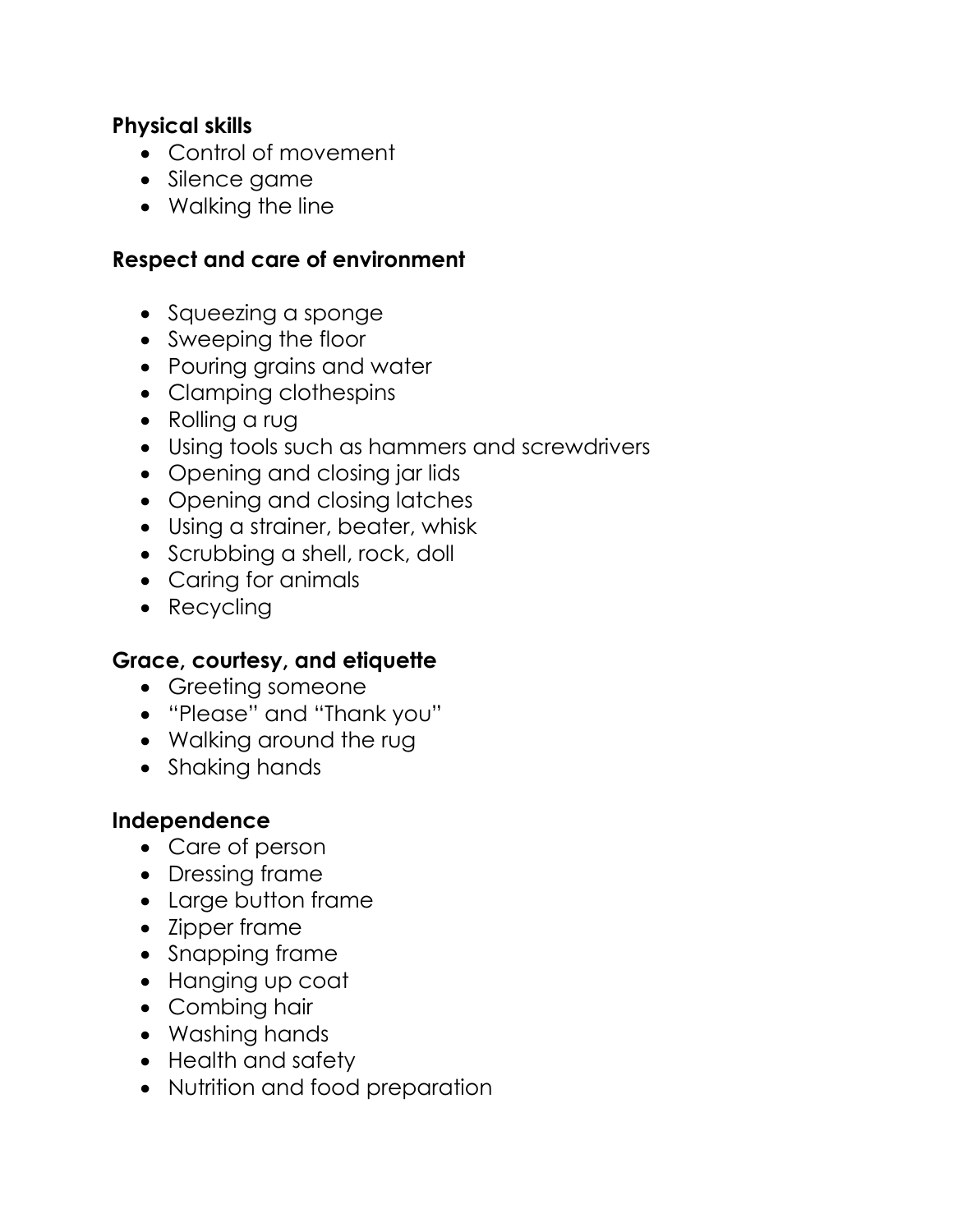### **Community Service**

• Collecting teddy bears for a local children's shelter

# **Sensorial Curriculum**

This consists of lessons and materials that educate and refine the child's senses. The sensorial materials are designed to simplify learning and awareness of the environment by isolating difficulty; isolating the senses; encouraging mastery through repetition; possessing self-correction within the material; and presenting an attractive appearance to the child. By working with the sensorial materials, children develop the organization and patterning skills inherent in math and language concepts that build upon the sensory awareness stimulated by the sensorial materials.

These materials include:

### **Visual**

- Pink tower
- Knobbed cylinders
- Broad stair
- Knobless cylinders
- Color tablets box 1 and 2
- Binomial cube

### **Tactile**

- Touch boards
- Fabric-extreme textures

### **Stereognostic**

• Geometric solids

### **Auditory**

• Sound cylinders

### **Visual Arts Curriculum**